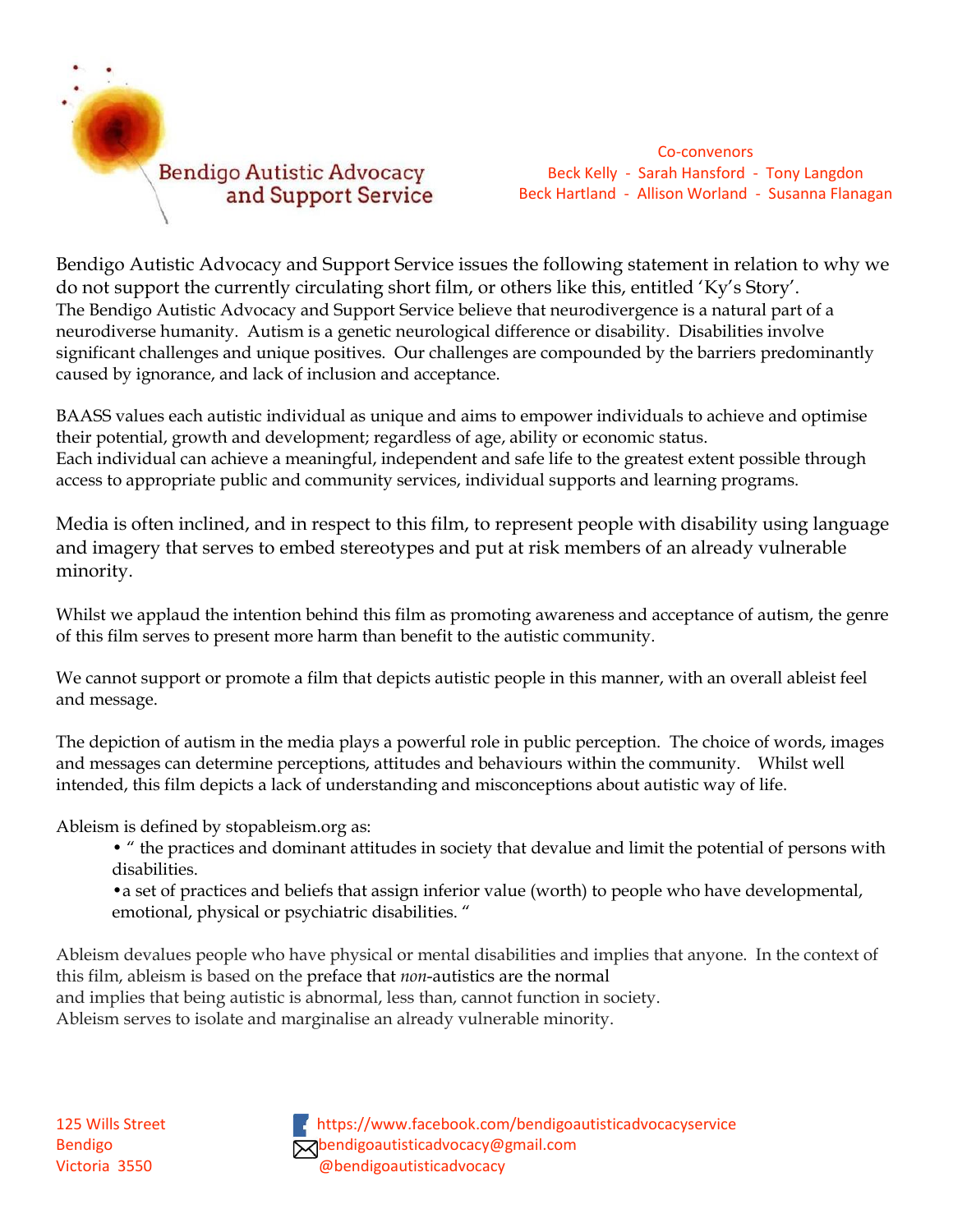

Co-convenors Beck Kelly - Sarah Hansford - Tony Langdon Beck Hartland - Allison Worland - Susanna Flanagan

•The terminology used on this film is negative, pathologising and oppressive and takes the form of an eternal child narrative, speaking *for* Ky.

Using negative, pathologising language relies on the pity or medical model of disability. It reinforces and perpetuates negativity and community misperceptions (stigma) around autism.

Through the lens of a pathologising model, autistics are viewed as a burden, intellectually inferior, in need of 'treatments' or 'cures' and even as dangerous and aggressive.

For eg. "affected by", "autism doesn't discriminate", "special acceptance".

Autistics don't require a "special" acceptance. Humanity is a diverse entity, we all need acceptance.

•Speaking *for* Ky further implies questionable autonomy; infantalising and reinforcing that disabled people are passive and must be pitied for not having a voice.

•Incorrect statistics. There is much current writing and research underway stressing the inadequacy and gender bias of autism diagnostic procedures and the increasing recognition of comparable numbers of autistic girls and women. A list has been provided below for a non-exhaustive range of sources on this topic.

•The somber narrative and choice of music promotes pity, focusing on deficit based, negative portrayal of autism.

For eg: "challenges", "difficulties", "obsession".

•Ableist representation in terms of a 'one-size-fits-all' mentality in generalizing autistic traits and depicting 'Ky's autism' as challenges from another's perspective. Eg. "his mum found it difficult", "the hardest part for Ky's Mum.." "a special acceptance".

Any representation of autism in the media needs to ensure that the perspectives of people with disabilities and our families are heard; that we are fully involved, represented and heard.

We deserve better representation in the media.

"Nothing about us without us".

Sources:

125 Wills Street **[h](https://www.google.com.au/url?sa=i&rct=j&q=&esrc=s&source=images&cd=&cad=rja&uact=8&ved=0ahUKEwjL8dOm7pzNAhWie6YKHSVwBNwQjRwIBw&url=https://www.facebookbrand.com/&psig=AFQjCNGGIdKcZRXk7vzjK2k63E-00SQSGg&ust=1465627567440850)ttps://www.facebook.com/bendigoautisticadvocacyservice** Bendigo **bendigoautisticadvocacy@gmail.com** Victoria 3550 @bendigoautisticadvocacy